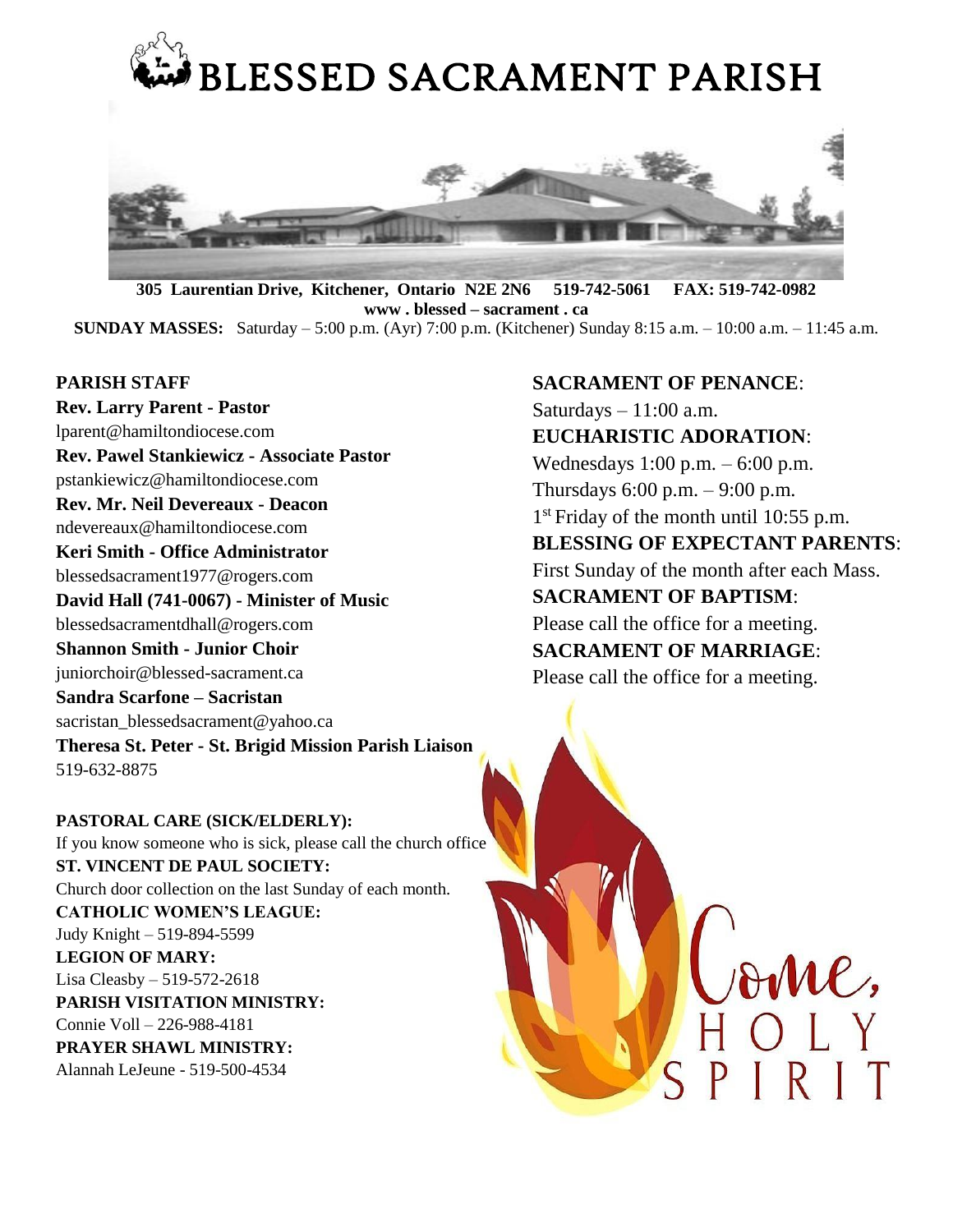## **PENTECOST SUNDAY**

# **ANNOUNCED MASSES FOR WEEK OF June 6, 2022**

**Monday 7:00 p.m.** † Augusto & Jose Neves – Lucia Neves **Tuesday 9:00 a.m. † Patricia McMahon**  – Michael & Maureen McMahon **Wednesday 9:00 a.m**. Special Intention **Thursday 9:00 a.m.** † Charles Deitner – Reitzel Family **Friday 9:00 a.m.** Dec'd Parents and Grandparents of Alex & Leeba - Family Philomena D'Souza & Selic D'Souza - Family Al Paul – Carol Zettel Int. of Eric Kubica – MaryEllen Kubica Int of Boyet Norte – Sugar Norte Int. of Gordon Petts & Tim Anningson – Paula Anningson **Saturday Ayr 5:00 p.m.** T Nancy Devereaux – Theresa St. Peter **7:00 p.m.** Clare Smaglinski – Gerald & Doreen Yarascavitch **Sunday** 8:15 **a.m.** † Gerry Cleasby – Cleasby Family

 **10:00 a.m**. For the People **11:45 a.m. †** Francis Gmach – Reitzel Family

# **EVENTS FOR THE WEEK**

## **Monday**

## **Office Closed Today**

CWL Meeting 7:30 p.m. Parish Centre SVDP Meeting - 7:30 p.m. Meeting Rm.

## **Tuesday**

Scriptural Rosary 6:30 p.m. Church Legion of Mary 7:30 p.m. Meeting Rm **Wednesday**

Adoration 1:00 p.m. – 6:00 p.m.

# **Thursday**

Adoration 6:00 p.m. – 9:00 p.m.

# **Saturday**

Confessions 11:00 a.m.

#### **CWL MEETING AND REFRESHMENTS**

#### Hello Ladies

On June the 6th after the 7 P.M. mass, we will be having a general meeting. Our guest speaker will be



Joan Schurter from the Hamilton Diocese. She will be speaking on a number of important issues like elections etc. Refreshments to follow downstairs. Hope to see you there.

Blessings, Judy

## **CWL SCARVES**



Would you like to purchase your own CWL scarf? We will be putting in an order for the blue satin scarves in Mid-June. The cost is \$27 each. Please contact

Wendy I. at 519-578-8541 to place your order. Or drop off your money in an envelope with your contact information to the office. Cheques can be made payable to Blessed Sacrament Church

# **PLEASE JOIN US**

You are all welcome to join members of the Legion of Mary and Parishioners in praying the Scriptural Rosary on Tuesday, June 7 @ **6:30 P.M.-7:00 P.M.** here at Blessed Sacrament Church. The intentions are for the Grand Valley Institution for Women.

## **SACRAMENTS OF FIRST HOLY COMMUNION & CONFIRMATION**

Our sincere congratulations are extended to the 300+ children from our 5 schools and community who have received the Lord for the first time in Holy Communion and those who have received the gift of the Holy Spirit in Confirmation. Deep appreciation to the children's teacher's and parent's for their loving careful work throughout the year in preparing these children for these Sacraments of Initiation.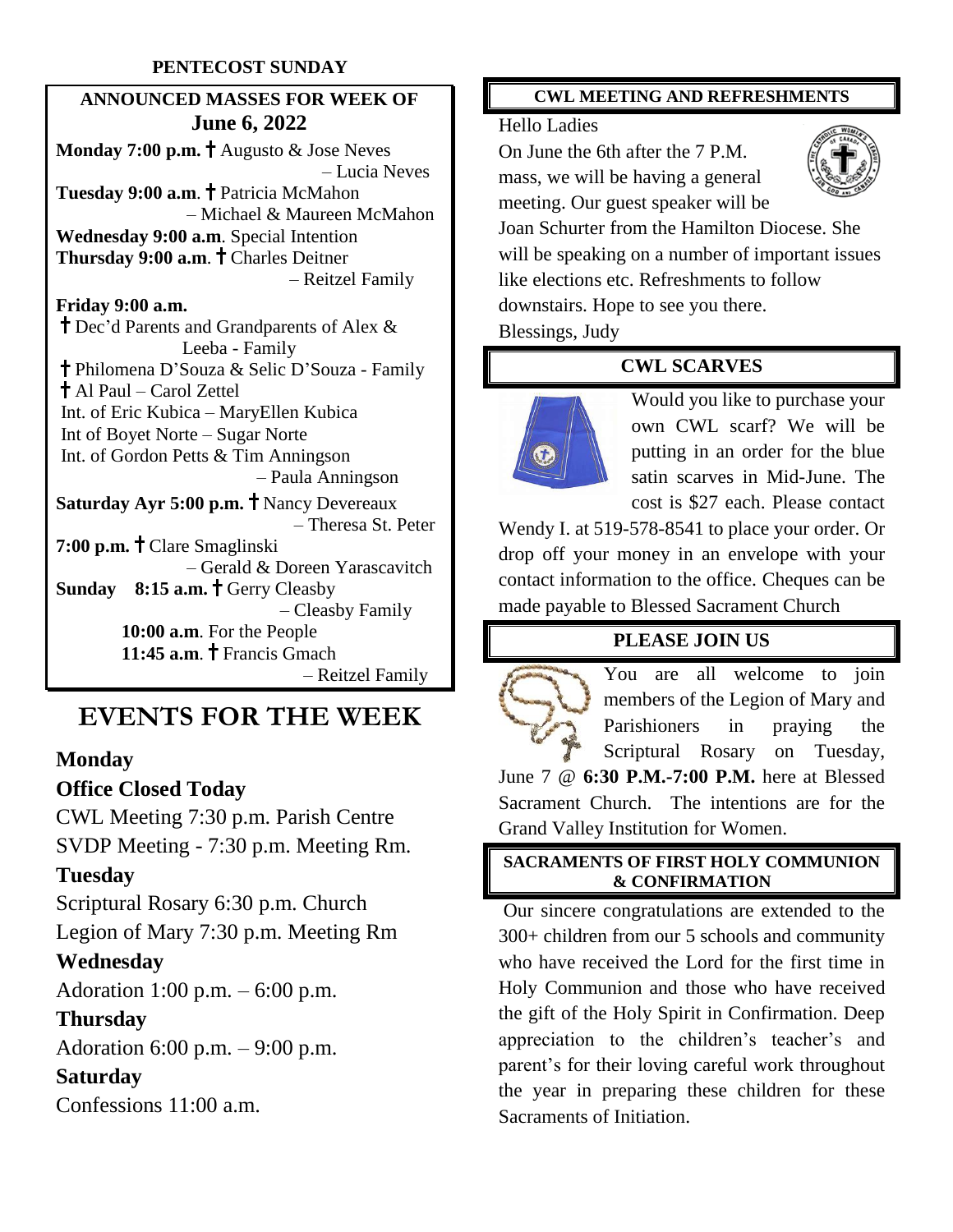## **CHALICE**



The Eucharist unites us. Not just with people at Mass, but all people formed in the image and likeness of God.

Join Chalice as we celebrate Corpus Christi, June 11/12, 2022 and find 2,000 sponsors for children in developing countries. Hear an inspiring message from Deacon Neil at Mass, and learn how Holy Communion invites us to satisfy the spiritual and physical hungers of others.

# **DIOCESAN EVENTS**

## **NATIONAL ROSARY FOR THE FAMILY**

Families from across Canada are invited to a live and virtual "Rosary for the Family". The CCCB Standing Committee for Family and Life is hosting this national event in preparation for the 10th World Meeting of Families (WMF) that will take place in Rome and in dioceses across the world (22–26 June 2022). **The live Zoom event, "Rosary for the Family", takes place Father's Day, Sunday, 19 June 2022, at 3 PM EDT**. Featuring different families and voices from across the country, it is an opportunity to gather in prayer with other faith-filled families. Everyone is welcome! To register: https://cccbca.zoom.us/webinar/register/WN\_R5OXeN5DR SuTDN6quptG4w

#### **BISHOP FARRELL LIBRARY OPEN HOUSE!**

Join us June 25th 2:00 – 5:00 and June 26th 10:00 – 3:00. Located at 698 King St. West, on the beautiful grounds of the Cathedral Basilica of Christ the King. Learn about The Saint John's Bible and our Library resources. Free books available!

#### **NEW: CATECHIST FORMATION PROGRAM**

The Diocese of Hamilton is pleased to offer a catechist formation program through Dayton

University's Virtual Learning Community for Adult Faith Formation. This program is open to Pastor recommended candidates. Topics covered during our year together will include:

• The New Directory for Catechesis

- The relationship between evangelization and catechesis
- Sacramental preparation
- Culture and its impact on ministry

• Additional specialized formation for ministry with all stages of life. For more information contact your Pastor or the Evangelization and Catechesis Office

catechesis@hamiltondiocese.com.

## **FAMILY LOVE: A VOCATION AND A PATH TO HOLINESS**

The sixth and final talk for the Hamilton Diocesan Speaker Series celebrating the Year of Amoris Laetitia Family. Our guest speaker will be Most Reverend Daniel J. Miehm, Bishop of the Diocese of Peterborough and former Auxiliary Bishop of Hamilton Diocese. Bishop Miehm will look at how through the life of the family and the love shared by its members, children learn about themselves and the seeds of their vocation are born. Every person is called to live in their family knowing the family itself is a call to an important vocation. Parents and children find their path to holiness with the vocation of the family. Join us Wednesday, June 15th from 7-8:30p.m. Check the Diocesan website at Speaker Series – Amoris Laetitia www.hamiltondiocese.com to register. For information, contact Teresa Hartnett at thartnett@hamiltondiocese.com

#### **PARENTING TIP OF THE MONTH**

Summer days are upon us, a perfect time to unwind a little and spend some quality time as a family. Playing outdoor and indoor games, walking in nature, having water balloon fights and taking time to thank God for our many blessings are all ways to build relationships with each other. Children need to be well connected to their family in order to feel safe, secure and important. Time